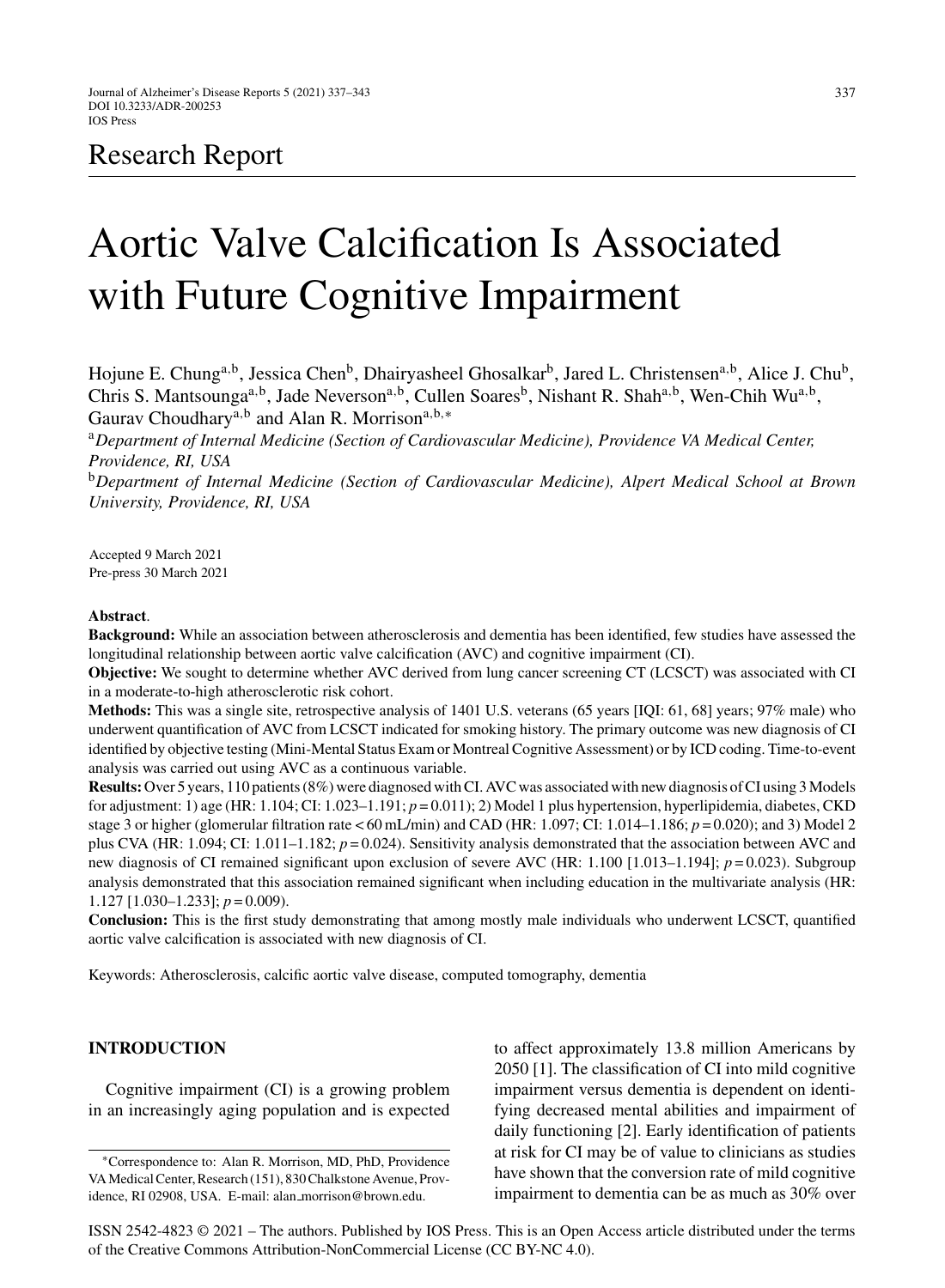5 years [3]. However, few biomarkers exist that reliably predict disease incidence at early or preclinical stages much less risk of progression [4].

Inflammation and atherosclerotic vasculopathy, including microangiopathy, have been strongly associated with the neurodegenerative changes associated with CI [5, 6]. In addition, onset of CI is strongly influenced by cerebrovascular accident (CVA), and by the number of CVA events, with CI occurring in 10% of patients after an initial CVA and 30% after recurrent CVA [7].

Our group recently found aortic valve calcification (AVC) to be independently associated with increased atherosclerotic events, including all-cause mortality, nonfatal myocardial infarction (MI), and nonfatal CVA, despite a very weak correlation between AVC and coronary calcification [8]. Other groups have demonstrated the presence of AVC to be associated with covert brain infarcts identified on MRI [9]. Moreover, cerebral white matter abnormalities, including those attributable to CVA, have been associated with cognitive decline and dementia [10, 11]

While an association between atherosclerotic vascular disease and CI has been identified, few studies have assessed the longitudinal relationship between AVC and CI [12]. Here we sought to determine the prognostic value of AVC derived from low dose, lung cancer screening computed tomography (LCSCT) for CI in a moderate-to-high atherosclerotic risk cohort.

### **MATERIALS AND METHODS**

This study was approved by the Providence Veteran's Affairs (VA) Medical Center Institutional Review Board and complies with the Declaration of Helsinki, and all patient data were handled in compliance with the Health Insurance Portability and Accountability Act (HIPAA) regulations. All patient records were de-identified and analyzed anonymously. Through the Providence VA Medical Center and the corresponding office of the Associate Chief of Staff for Research, all data, analytical methods, and study materials are available upon request to other researchers, who meet the Institutional Review Board criteria for access to VA confidential research data, for purposes of reproducing the results or replicating the study.

This was a single-center, retrospective analysis of 1654 U.S. veterans who underwent U.S. Preventive Services Task Force guideline–recommended (i.e., 30-pack-year tobacco smoking history, 55 to 80 years

of age, active or quit < 5 years previously) LCSCT between October 1, 2013, and July 31, 2014 [13]. A total of 253 patients were excluded from the study due to diagnosis of lung cancer on the LCSCT, prior aortic valve replacement and prior diagnosis of CI resulting in 1401 patients for all subsequent analyses. Prior aortic valve replacement and CI were defined as occurring prior to the date of the LCSCT.

CT examinations were not electrocardiographically (ECG)-gated and were performed with a 128-slice CT scanner (Siemens Healthcare, Erlangen, Germany);  $128 \times 0.6$  mm collimation, 0.5-s rotation, pitch of 0.84, 380-mm field of view,  $512 \times 512$ pixel matrix, tube voltage of 120 kV and tube current of 40 mA, image reconstruction thickness of 1.00–1.25 mm, and a minimum area required to identify calcium was  $0.55$  mm<sup>2</sup>. AVC and coronary artery calcification (CAC) scores were quantified using the Agatston method via a semiautomated imaging workstation with readers blinded to patient data [14, 15]. The kappa for interobserver agreement was 0.91 (0.85–0.95) and 0.92 (0.88–0.96) for AVC and CAC, respectively. As described elsewhere, there was a strong Pearson correlation between AVC from non-ECG-gated and ECG-gated CT acquisition protocols [8, 16].

The U.S. Department of Veterans Affairs (VA) electronic medical record (EMR) was searched for patient demographics and cardiovascular risk factors. Coronary artery disease (CAD) was defined as a history of MI, prior revascularization or abnormalities on cardiac testing (exercise treadmill testing, echocardiography, myocardial perfusion, cardiac computed tomography, or coronary angiography). MI was defined as EMR-documented evidence of elevated cardiac troponin values with at least one value above the 99<sup>th</sup> percentile upper reference limit plus clinical evidence of acute myocardial ischemia, consistent with universal definitions [17]. CVA included nonhemorrhagic, ischemic stroke and transient ischemic attack.

The primary outcome was new diagnosis of CI identified by objective cognitive testing or by ICD coding, using the following diagnosis codes: ICD-9:290, 294.11, 331.0, 331.1, 331.2, 331.82, 331.83, 331.9, 438.0, and 780.93; ICD-10:294.8, 294.9, 437.9, 780.93, F00, F01, F02.81, F03, F03.91, F04, F09, G30, G31, G31.84, I67.9, I69.898, I69.918, R41, R41.81, R41.840, and R41.9 (Supplementary Table 1). The ICD-9 and ICD-10 diagnosis codes for CI have been shown to have a sensitivity of 32.3% and 66.9% and a specificity of 100% and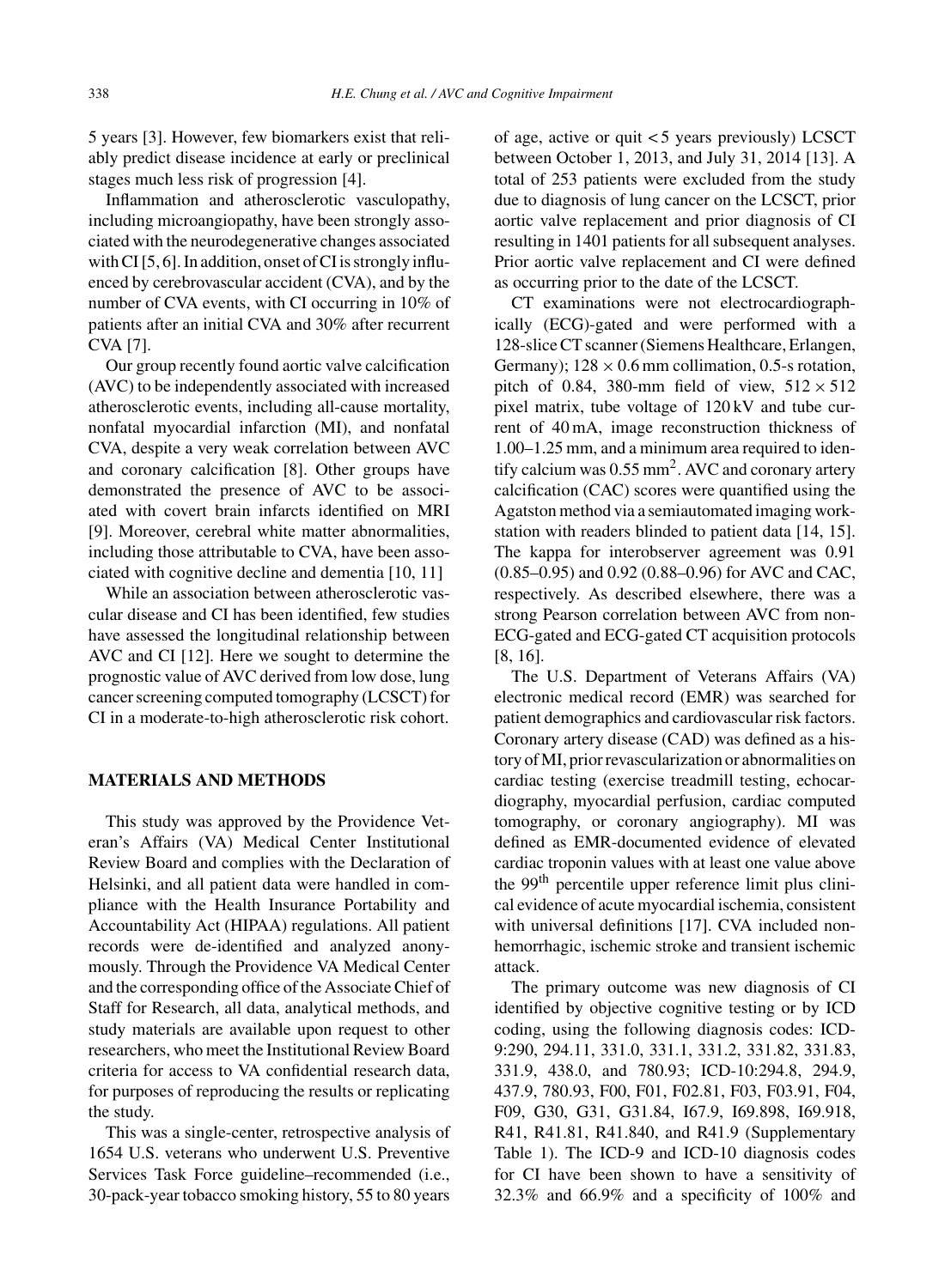Table 1 Baseline demographics and clinical characteristics of overall population

|                                    | <b>Overall Population</b><br>$(n=1,401)$ |
|------------------------------------|------------------------------------------|
| Age, y, median (IQI)               | 65(61, 68)                               |
| BMI, median (IQI)                  | 28.7 (25.4, 32.6)                        |
| Male, $n$ $(\%)$                   | 1353 (96.6)                              |
| Caucasian, $n(\%)$                 | 1321 (94.5)                              |
| DM, $n$ $(\%)$                     | 386 (27.6)                               |
| Hypertension, $n$ (%)              | 857 (61.2)                               |
| Hyperlipidemia, $n$ (%)            | 1,047(74.7)                              |
| Total Cholesterol, median (IQI)    | 177 (154, 204)                           |
| HDL Cholesterol, median (IQI)      | 43 (36, 52)                              |
| Statin Use, $n$ $(\%)$             | 825 (58.9)                               |
| Current Smoker, $n$ (%)            | 756 (54.0)                               |
| Family History of Early CAD, n (%) | 166(11.9)                                |
| CAD, $n$ $(\%)$                    | 325 (23.2)                               |
| Prior MI, $n$ (%)                  | 143 (10.2)                               |
| Prior CABG, $n$ $(\%)$             | 59 (4.2)                                 |
| Prior CVA, $n$ (%)                 | 80(5.7)                                  |
| $CKD, n(\%)$                       | 197 (14.1)                               |
| GFR, median (IQI)                  | 79.9 (69.3, 92.4)                        |
| ASCVD Risk Score, median (IQI)     | 18.6 (12.4, 28.0)                        |
| CACS, median (IQI)                 | 528 (105, 1512)                          |
| AVC, median (IQI)                  | 60(0, 338)                               |
| Diagnosis of CI, $n$ (%)           | 110 (7.9)                                |

AVC, aortic valve calcium score; ASCVD, atherosclerotic cardiovascular disease; BMI, body mass index; CABG, coronary artery bypass graft surgery; CACS, coronary artery calcium score; CAD, coronary artery disease; CKD, chronic kidney disease; CVA, cerebrovascular accident; DM, diabetes mellitus; HDL, high-density lipoprotein; GFR, glomerular filtration rate; CI, cognitive impairment; MI, myocardial infarction.

99.8%, respectively [18]. Objective cognitive testing included patients evaluated by either Mini-Mental Status Exam (MMSE) or Montreal Cognitive Assessment (MoCA). The MMSE and MoCA items have been described in detail elsewhere and the utilized cut-off scores for CI by MMSE and MoCA are less than 26 and less than 24, respectively [19, 20]. Evaluations were conducted by the Mental Health and Behavioral Science Services (MHBSS) at the VA by trained behavioral mental health providers. Scores were not adjusted for age or education. Similar to prior studies, the MHBSS documentation detailed the highest educational attainment in the following categories: 8th grade and below, some High School, High School Diploma or General Education Development (GED), some College or Associate's Degree, Bachelors and Post-Bachelor degree [21]. The highest educational attainment was recorded as a categorical variable. Adjudicators of clinical outcomes were blinded to AVC and CAC and *vice versa*.

Results are presented as mean (standard error) for continuous variables with normal distribution,

median (interquartile range) for continuous variables without normal distribution, and number (percentage) for categorical data. The Shapiro-Wilk test for normality was used to test for normal distribution of age, body mass index (BMI), hyperlipidemia, atherosclerotic cardiovascular disease (ASCVD), CAC and AVC.

The relationship between AVC as a continuous variable and primary outcomes was determined using Cox regression analysis. AVC was treated as continuous variable, using base-10 log transformation of AVC+1 (log[AVC+1]) to account for a right-skewed distribution. The statistical analysis included 3 separate models: Model 1 adjusting for age; Model 2 adjusting for age, hypertension, hyperlipidemia, diabetes mellitus, chronic kidney disease (CKD) stage 3 or higher (glomerular filtration rate < 60 mL/min) and CAD; and Model 3 adjusting for age, hypertension, hyperlipidemia, diabetes mellitus, CKD stage 3 or higher (glomerular filtration rate < 60 mL/min), CAD and prior CVA. A sensitivity analysis was performed by excluding those patients with severe AVC, as defined by  $\geq 1,274$  AU in women and  $\geq 2,065$  AU in men [22, 23]. A subgroup analysis was performed on a subset of patients for whom highest education attainment was documented in the VA EMR, allowing for inclusion of highest education attainment as a categorical in the multivariate adjustment.

All statistical analyses were conducted with the use of Stata/SE (version 15.1; StataCorp LLC, College Station, TX) or Prism (version 7; GraphPad Software Inc, La Jolla, CA). For all statistical analyses, a *p*value less than 0.05 was considered significant.

#### **RESULTS**

We evaluated a total of 1401 patients who underwent clinically indicated low dose lung cancer screening CT at Providence VA Medical between October 1, 2013 and July 31, 2014 (Table 1). Indicative of the northeast U.S. veteran population, the median age of this mostly Caucasian (94%), male (97%) population was 65 years (interquartile interval [IQI]: 61, 68 years). The median ASCVD risk score was 18.6% (IQI: 12.4%, 28.0%). Sixty-one percent of patients had hypertension, 75% had dyslipidemia, 28% had diabetes, 14% had CKD, 6% had prior CVA or TIA, and 23% had CAD. The overall median CAC was 528 AU (IQI: 105, 1,512). The overall median AVC was 60 AU (IQI: 0, 338).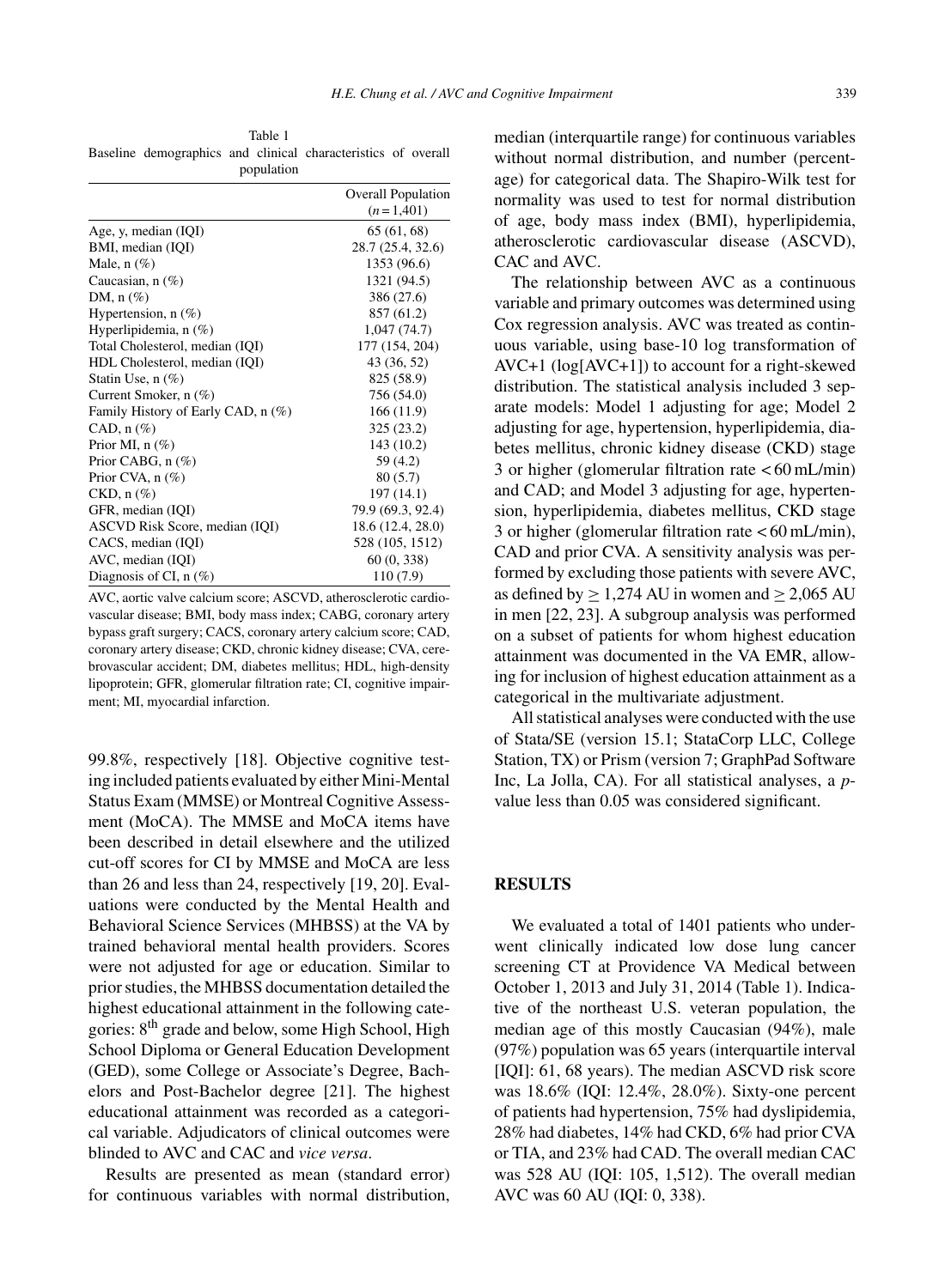Table 2 Relationship between aortic valve calcification and cognitive impairment

| D     |
|-------|
| 0.011 |
| 0.020 |
| 0.024 |
|       |

Covariate adjustment by model: Model  $1 = age$ . Model  $2 = age$ , hypertension, hyperlipidemia, CKD, diabetes, and CAD. Model 3 = age, hypertension, hyperlipidemia, CKD, diabetes, CAD, and prior CVA.

Over 5 person-years of follow-up, 110 patients (7.9%) were newly diagnosed with CI. Of these 110 patients, 74 patients were diagnosed by objective testing with MoCA (71 patients) and MMSE (3 patients). Thirty-six additional patients were identified by ICD coding. By Cox regression, AVC was associated with a new diagnosis of CI (HR: 1.151; 95% CI: 1.071–1.236; *p* < 0.001). In Model 1, the association between AVC and new diagnosis of CI remained significant after adjustment for age (HR: 1.104; CI: 1.023–1.191; *p* = 0.011; Table 2). In Model 2, the association between AVC and new diagnosis of CI remained significant after adjustment for age, hypertension, hyperlipidemia, diabetes, CKD stage 3 or higher (glomerular filtration rate  $\lt 60$  mL/min) and CAD (HR: 1.097; CI: 1.014–1.186; *p* = 0.020; Table 2). In Model 3, the association between AVC and new diagnosis of CI remained significant after multivariate adjustment for age, hypertension, hyperlipidemia, diabetes, CKD stage 3 or higher (glomerular filtration rate  $< 60$  mL/min), CAD and prior CVA (HR: 1.094; CI: 1.011–1.182; *p* = 0.024; Table 2).

We next performed a sensitivity analysis excluding 46 patients who met criteria for severe AVC by previously established CT criteria  $(>1,274 \text{ AU})$ in women and  $\geq 2,065$  AU in men) to assess the impact of hemodynamics on the primary outcome [22, 23]. Over 5 person-years of follow-up, 104 patients (7.6%) were newly diagnosed with CI in this nonsevere AVC subset. In this subset analysis, AVC was associated with a new diagnosis of CI by Cox regression (HR: 1.151; 95% CI: 1.067–1.242;  $p < 0.001$ ). Model 1 demonstrated that the association of AVC and new diagnosis of CI remained significant after adjustment for age (HR: 1.109; CI: 1.024–1.202; *p* = 0.011; Table 3). Model 2 demonstrated that the association of AVC and new diagnosis of CI remained significant after adjustment for age, hypertension, hyperlipidemia, diabetes, CKD stage

Table 3 Relationship between aortic valve calcification and cognitive impairment in patients with nonsevere AVC

|                | Cognitive Impairment |                     |       |  |
|----------------|----------------------|---------------------|-------|--|
| Model          | <b>HR</b>            | $(95\% \text{ CI})$ | D     |  |
|                | 1.109                | $1.024 - 1.202$     | 0.011 |  |
| $\overline{c}$ | 1.102                | 1.015-1.197         | 0.020 |  |
| 3              | 1.100                | 1.013-1.194         | 0.023 |  |

Covariate adjustment by model: Model  $1 = age$ . Model  $2 = age$ , hypertension, hyperlipidemia, CKD, diabetes, and CAD. Model 3 = age, hypertension, hyperlipidemia, CKD, diabetes, CAD, and prior CVA.

3 or higher (glomerular filtration rate < 60 mL/min) and CAD (HR: 1.102; CI: 1.015–1.197; *p* = 0.020; Table 3). Model 3 demonstrated that the association of AVC and new diagnosis of CI remained significant after adjustment for age, hypertension, hyperlipidemia, diabetes, CKD stage 3 or higher (glomerular filtration rate  $\lt 60$  mL/min), CAD and prior CVA (HR: 1.100; CI: 1.013–1.194; *p* = 0.023; Table 3).

Of the 1,401 patients, a subset of 803 patients (57.3%) patients had VA EMR documentation of highest education attainment, allowing for inclusion of educational attainment as a categorical variable in the multivariate adjustment. From this subgroup, 707 patients (88.04%) had at least a High School Diploma/GED and 406 patients (50.56%) had some form of postsecondary education: 24 patients (2.99%) 8<sup>th</sup> grade and below; 72 patients (8.97%) some High School; 301 patients (37.48%) High School Diploma or GED; 273 patients (34.00%) some College or Associate's Degree, 108 patients (13.45%) Bachelors and 25 patients (3.11%) Post-Bachelor degree. Over 5 person-years of follow-up, 87 patients (10.8%) were newly diagnosed with CI in this education attainment subgroup. In the subgroup analysis, AVC was associated with a new diagnosis of CI by Cox regression (HR: 1.194; 95% CI: 1.099–1.296; *p* < 0.001). Model 1 demonstrated that the association of AVC and new diagnosis of CI remained significant after adjustment for age (HR: 1.141; CI: 1.046–1.246;  $p = 0.003$ ; Table 4). Model 2 demonstrated that the association of AVC and new diagnosis of CI remained significant after adjustment for age, hypertension, hyperlipidemia, diabetes, CKD stage 3 or higher (glomerular filtration rate  $<60$  mL/min), CAD, and education (HR: 1.127; CI: 1.030–1.234; *p* = 0.009; Table 4). Model 3 demonstrated that the association of AVC and new diagnosis of CI remained significant after adjustment for age, hypertension, hyperlipidemia, diabetes, CKD stage 3 or higher (glomerular filtration rate  $< 60$  mL/min), CAD, prior CVA and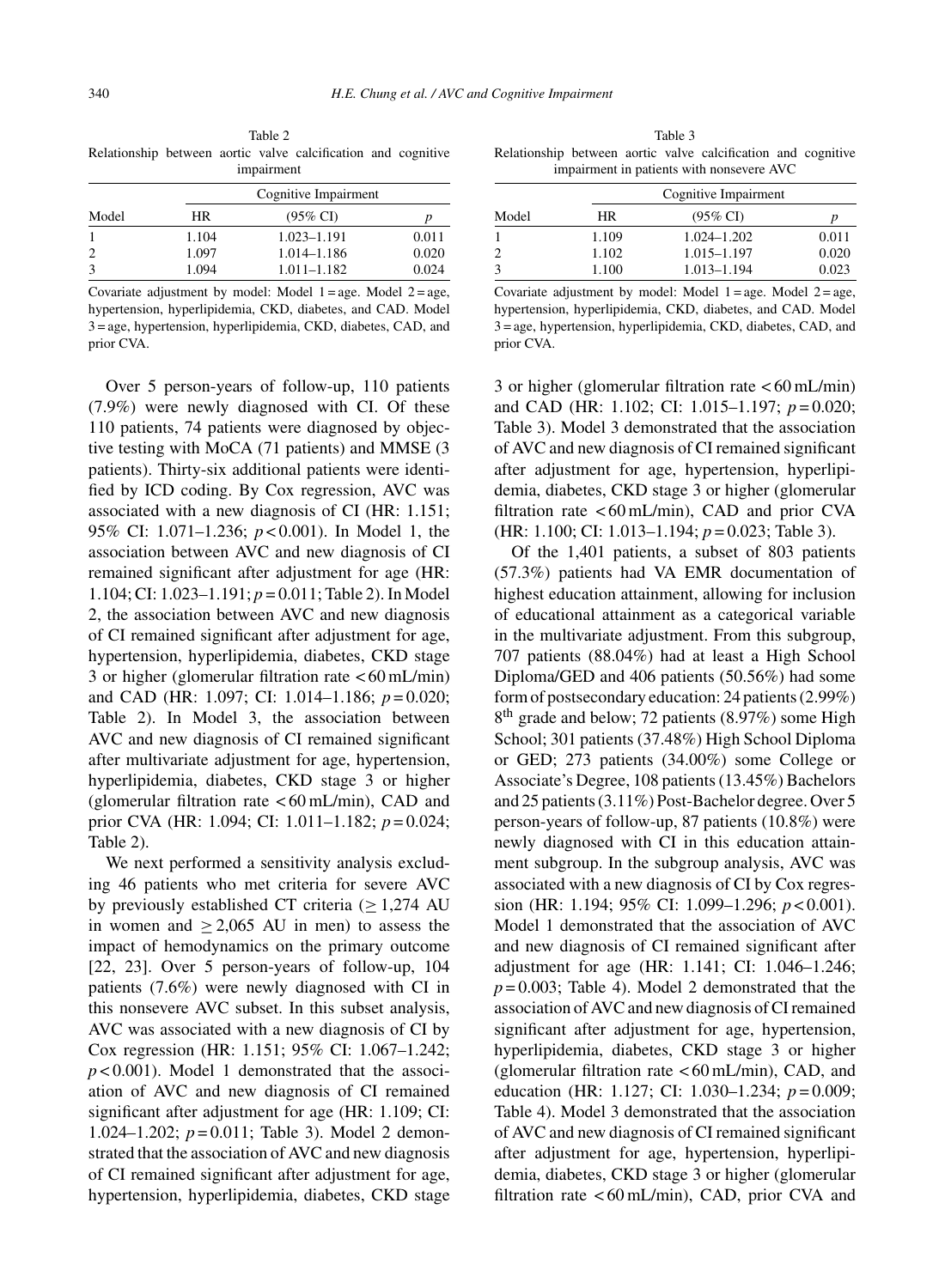Table 4 Relationship between aortic valve calcification and cognitive impairment in subset patients with known highest education attainment

| Model | Cognitive Impairment |                     |       |  |
|-------|----------------------|---------------------|-------|--|
|       | HR                   | $(95\% \text{ CI})$ |       |  |
|       | 1.141                | 1.046–1.246         | 0.003 |  |
| 2     | 1.127                | 1.030-1.234         | 0.009 |  |
| 3     | 1.127                | $1.030 - 1.233$     | 0.009 |  |

Covariate adjustment by model: Model  $1 = age$ . Model  $2 = age$ , hypertension, hyperlipidemia, CKD, diabetes, CAD, and education. Model 3 = age, hypertension, hyperlipidemia, CKD, diabetes, CAD, education, and prior CVA.

education (HR:1.127; CI: 1.030–1.233; *p* = 0.009; Table 4).

# **DISCUSSION**

Calcific aortic valve disease (CAVD) shares many common risk factors with atherosclerotic coronary artery disease, including tobacco cigarette smoking [24]. Despite these similarities, HMG-CoA reductase inhibitors (statins), which have had tremendous success at reducing atherosclerotic disease events, do not appear to impact the natural progression of CAVD, suggesting some biological differences between CAVD and atherosclerosis [24–27].

Aortic valve calcification may be a prognostic indicator for atherosclerotic processes affecting various vascular beds, including those associated with the central nervous system [8]; however, the one prior study assessing the relationship between AVC and CI did not demonstrate a significant association [12]. Here we identify that AVC, as a continuous variable, is associated with CI in patients with an extensive smoking history. The difference between the previous study and our current findings may largely reflect differences in the study cohorts. Overall, the patient cohort in the prior study was at a lower risk from atherosclerotic cardiovascular disease than our cohort which was at moderate-to-high risk of cardiovascular disease as reflected by the increased vascular calcification and the increased incidence of events [28]. Further comparison demonstrated a higher prevalence of cardiovascular risk factors in our cohort relative to the prior study cohort: hypertension (61.2% versus 40.3%), hyperlipidemia (74.7% versus 24.5%), diabetes (27.6% versus12.6%), and CAD (23.2% versus 8.1%). Moreover, by study design, our cohort had such a significant smoking history as to be eligible for LCSCT, and our patient cohort had a significantly higher percentage of current smokers at

54% (versus 12.6% in the prior study). When examining outcomes, 67% of patients in the prior study had an AVC score of 0 and 33% of patients had a nonzero AVC scores, whereas in our study, 36% patients had an AVC score of 0 and 64% of patients had a nonzero AVC score. This suggests that the prior study may have been somewhat underpowered due to the predominance of patients with AVC score of zero.

This study was limited by selection biases inherent to the study design. This particular population of northeast U.S. veterans consisted mostly of older, white men with significant smoking histories. While ICD-coding can be highly specific, the sensitivity is relatively low, and therefore, number of new diagnoses of CI may be underestimated. Overall, events may also be underestimated because of limitations inherent in extracting data or because care outside the Department of Veterans Affairs was not fully captured. After the multivariate analysis, there was attenuation after adjustment, raising the potential question of residual confounding. Using E-value analysis [29], the observed hazard ratio in Model 3 of 1.094 could be explained away by an unmeasured confounder that was associated with both the treatment and the outcome by a hazard ratio of 1.41-fold each, above and beyond the measured confounders, but weaker confounding could not do so; the confidence interval could be moved to include the null by an unmeasured confounder that was associated with both the treatment and the outcome by a hazard ratio of 1.12-fold each, above and beyond the measured confounders, but weaker confounding could not do so. As a retrospective study, information regarding the brain parenchymal status with regard to pathology or imaging were not available.

Hemodynamic impairment from severe AVC, and hence severe physiologic aortic valve stenosis, may also play a role in driving outcomes; however, sensitivity analyses excluding all patients with severe AVC ( $\geq$  1,274 AU in women and  $\geq$  2,065 AU in men) appeared to have no impact on the association between AVC and new diagnosis of CI, suggesting that the incidence of CI in our study population was less likely to be driven by hemodynamic changes associated with severe valve disease. CI objective testing scores were not adjusted for age or education; however, according to a recent study of the U.S. veteran population, 90.1% of veterans held at least a high school diploma or equivalent and 58.8% had some form of postsecondary education [30]. Our subset analysis demonstrated a comparable highest education attainment with 88.04% of veterans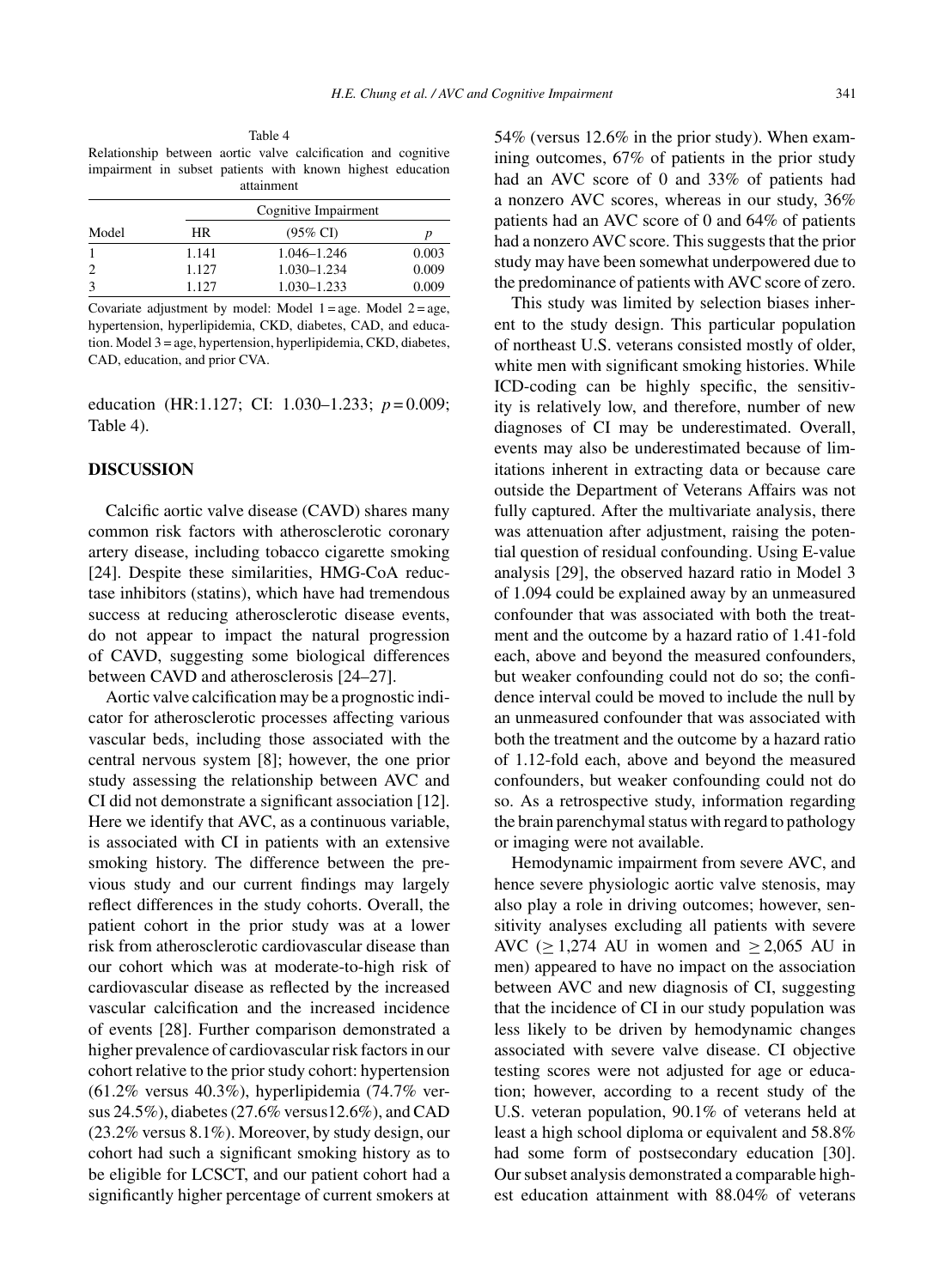holding at least a high school diploma and 50.56% of veterans with some form of postsecondary education. Moreover, in our subgroup analysis, inclusion of education in the multivariate adjustments did not attenuate the association between AVC and new diagnosis of CI, suggesting that educational status was not the key driver of outcomes in our cohort. To address these limitations more completely, further studies are needed, including larger prospective multicenter studies in a more diverse patient population.

In conclusion, scoring AVC derived from LCSCT may be helpful at identifying risk of future CI in patient populations with CAVD and a high risk of atherosclerotic vascular disease. Previous studies have shown that both CAC and AVC derived from non-ECG-gated CT have strong agreement with CAC and AVC derived from ECG-gated CT [8, 16]. Thus, reporting AVC from LCSCT may help physicians identify patients who would benefit from more aggressive cardiovascular care, including early forms of vascular dementia. Additional prospective studies are required to further assess the mechanistic relationship between atherosclerotic or thrombotic events and CI in patients with high AVC in order to determine whether this population would benefit from more aggressive primary and secondary strategies involving lipid/inflammation-based cardiovascular treatment or even antiplatelet/anticoagulant therapies.

#### **ACKNOWLEDGMENTS**

Research reported in this publication was supported by a Research Project Grant NIH NHLBI R01HL139795 (A.R.M.), Research Project Grant NIH NHLBI R01HL148727 (G.C.) and an Institutional Development Award (IDeA) from NIH NIGMS P20GM103652 (A.R.M.) This work was also supported by Career Development Award Number 7IK2BX002527 from the United States Department of Veterans Affairs Biomedical Laboratory Research and Development Program (A.R.M.), VA VHA CSR&D 1I01CX001892 (G.C.), and Agency for Healthcare Research and Quality Award 5K12HS022998 (N.R.S.). The views expressed in this article are those of the authors and do not necessarily reflect the position or policy of the Department of Veterans Affairs or the United States government. This work was also supported by a Lifespan CVI Pilot Grant for Faculty (A.R.M.) and a Lifespan CVI Pilot Grant for Fellows (H.E.C.). This work

was also supported in part by NIH NHLBI T35 HL094308 (A.C.), by NIH NHLBI R25 HL088992 (J.N.), National Institute of General Medical Sciences award U54GM115677 (N.R.S.), and the Providence VA Medical Service (W.W.).

# **CONFLICT OF INTEREST**

The authors have no conflict of interest to report.

# **SUPPLEMENTARY MATERIAL**

The supplementary material is available in the electronic version of this article: [https://dx.doi.org/](https://dx.doi.org/10.3233/ADR-200253) 10.3233/ADR-200253.

#### **REFERENCES**

- [1] Hebert LE, Weuve J, Scherr PA, Evans DA (2013) Alzheimer disease in the United States (2010–2050) estimated using the 2010 census. *Neurology* **80**, 1778-1783.
- [2] Knopman DS, Petersen RC (2014) Mild cognitive impairment and mild dementia: A clinical perspective. *Mayo Clinic Proc* **89**, 1452-1459.
- [3] Ward A, Tardiff S, Dye C, Arrighi HM (2013) Rate of conversion from prodromal Alzheimer's disease to Alzheimer's dementia: A systematic review of the literature. *Dement Geriatr Cogn Disord Extra* **3**, 320-332.
- [4] Giau VV, Bagyinszky E, An SSA (2019) Potential fluid biomarkers for the diagnosis of mild cognitive impairment. *Int J Mol Sci* **20**, 4149.
- [5] Cunningham C, Hennessy E (2015) Co-morbidity and systemic inflammation as drivers of cognitive decline: New experimental models adopting a broader paradigm in dementia research. *Alzheimers Res Ther* **7**, 33.
- [6] Krstic D, Madhusudan A, Doehner J, Vogel P, Notter T, Imhof C, Manalastas A, Hilfiker M, Pfister S, Schwerdel C, Riether C, Meyer U, Knuesel I (2012) Systemic immune challenges trigger and drive Alzheimer-like neuropathology in mice. *J Neuroinflammation* **9**, 151.
- [7] Pendlebury ST, Rothwell PM (2009) Prevalence, incidence, and factors associated with pre-stroke and post-stroke dementia: A systematic review and meta-analysis. *Lancet Neurol* **8**, 1006-1018.
- [8] Christensen JL, Tan S, Chung HE, Ghosalkar DS, Qureshi R, Chu A, Yu W, Berus J, Shah NR, Wu W-C, Chun H, Aikawa E, Choudhary G, Morrison AR (2020) Aortic valve calcification predicts all-cause mortality independent of coronary calcification and severe stenosis. *Atherosclerosis* **307**, 16-20.
- [9] Rodriguez CJ, Bartz TM, Longstreth WT, Jr., Kizer JR, Barasch E, Lloyd-Jones DM, Gottdiener JS (2011) Association of annular calcification and aortic valve sclerosis with brain findings on magnetic resonance imaging in community dwelling older adults: The cardiovascular health study. *J Am Coll Cardiol* **57**, 2172-2180.
- [10] Hahn K, Myers N, Prigarin S, Rodenacker K, Kurz A, Forstl H, Zimmer C, Wohlschlager AM, Sorg C (2013) Selectively and progressively disrupted structural connectivity of functional brain networks in Alzheimer's disease - revealed